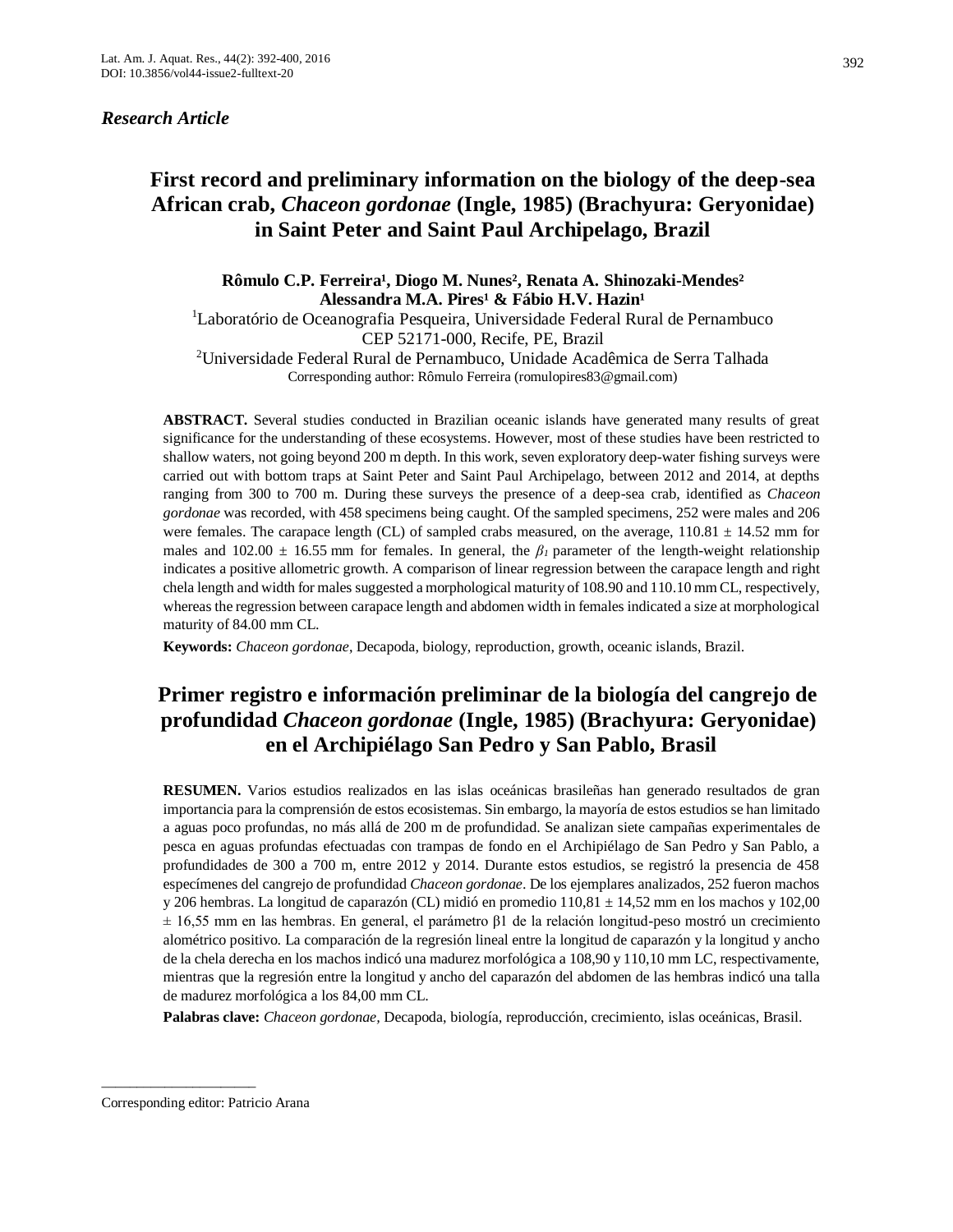## **INTRODUCTION**

*Chaceon* is the most numerous genus of the Family Geryonidae, including 28 species, which are widely distributed around the continental slopes and seamounts of the world oceans (Manning & Houlthuis, 1989; Tavares & Pinheiro, 2011). *Chaceon gordonae* (Fig. 1) was previously recorded by Ingle (1985), with a reported distribution from Sierra Leone Ridge, off western Africa, to southern Iceland, based, however, on only two males and two females. Later, Afonso-Dias *et al.* (2008) provided the second record of the species in the North Atlantic Ocean, from São Tomé e Príncipe Archipelago, off western Africa, reporting that *C. gordonae* had been regularly caught there in reasonable quantities, sustaining a small artisanal fishery.

In the South Atlantic Ocean, the first records of geryonid crabs were made by Scelzo & Valentini (1974), which identified individuals from oceanographic expeditions conducted on the continental shelf and slope of Brazil, Uruguay and Argentina. Between 1999 and 2007, *C. notialis* and *C. ramosae* sustained a commercial fishery in Uruguay and southern Brazil (Defeo *et al.,* 1991; Pezzuto *et al.,* 2002, 2006; Perez *et al.,* 2009). In the eastern side of the South Atlantic Ocean, another species of geryonid crab, named *C. maritae,* has been fished off Namibia, Angola and South Africa, contributing, for instance, for approximately 2.5 to 3.5% of Angola´s GNP (gross national product) (Melville-Smith, 1987; Van Roosbroeck *et al.,*  2006). In northeastern Brazil, Sankarankutty *et al.* (2001) and Carvalho *et al.* (2009) reported the occurrence of *Chaceon,* initially reported as *Chaceon fenneri*. In 2011, however, Tavares & Pinheiro (2011) concluded that those specimens belonged to a new species, described as *Chaceon linsi*.

Morphometric information is important for biological studies and in brachyuran crabs the analysis of relative growth is widely used to assess maturity because it may reveal changes along the ontogeny, indicating differences in growth not only between sexes, but also between pre- and post-pubertal molt (Hartnoll, 1974, 1978; Fernández-Vergaz *et al.,* 2000). For this kind of analysis, the dimensions of body structures, which are directly or indirectly used for reproduction, such as the chela for males and the abdomen for females (Hartnoll, 1974), are often used. Data related to sexual maturity are crucial for the study of the reproductive cycle and are thus vitally important to guide the adoption of fisheries management measures required to ensure the conservation of the exploited species.

A research project developed by the Universidade Federal Rural de Pernambuco, around Saint Peter and Saint Paul Archipelago (SPSPA), detected the presence of *Chaceon gordonae*, representing the first record of this Geryonid crab species at the Central-Equatorial Atlantic. The morphological maturity of the species was estimated and its size structure and distribution by depth were described. An evaluation of the sex ratio was also presented. The findings reported here add new information to the few studies available on Geryonid crabs, particularly about *C. gordonae*, in the South Atlantic, contributing thus to its conservation.

## **MATERIALS AND METHODS**

The Saint Peter and Saint Paul Archipelago (Fig. 2) is a small group of rocky islands located in the Mid-Atlantic Ridge, between the northern and southern hemispheres and the African and the American continents (00°55'N, 29°20'W). It is about 510 nm far from the Brazilian coast and 282 nm far from Fernando de Noronha Archipelago (Viana *et al.,* 2009).

Seven research cruises were carried out between January 2012 and April 2014 to explore deep-sea using as fishing gear, three different types of bottom baited traps (big rectangular, 2.0x0.9 m, with 30 cm opening; medium rectangular, 2.0x0.6 m, and 20 cm opening; and circular, with 60 cm diameter and 30 cm opening) at depths ranging from 300 to 700 m. Traps were covered by a 25 mm plastic mesh. At each haul were released three traps, one by each model, deployed alternately (big rectangular, medium rectangular, and circular) with 20 m intervals, and, on average, seven hauls were conducted at each cruise. Specimens caught were labeled and storage in the boat for posterior transport and analysis at the laboratory.



**Figure 1.** *Chaceon gordonae* (Ingle, 1985). Male with 83 mm carapace length, 110 mm carapace width, collected in Saint Peter and Saint Paul Archipelago, at 330 m depth.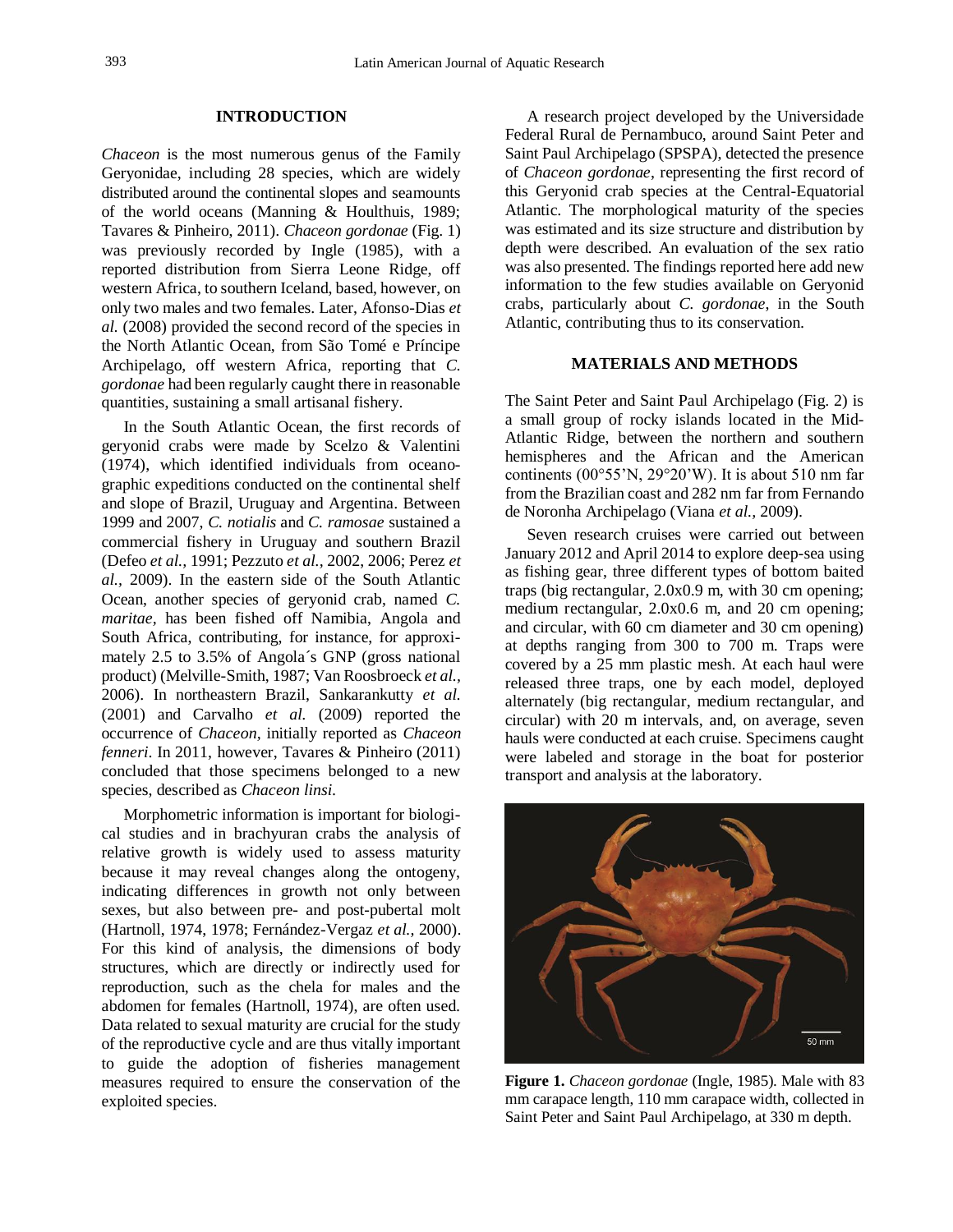

**Figure 2.** Location of Saint Peter and Saint Paul Archipelago, Brazil. Black dots representing sampling stations.

A vernier calliper with 0.01 mm precision was used to measure the key variables: carapace width (CW), carapace length (CL), left and right chela width (LCHW and RCHW), left and right chela length (LCHL and RCHL), and female maximum abdomen width (AW). The wet weight (W in g) of both males and females was recorded in order to establish a lengthweight relationship. The size frequency distribution was obtained by grouping the measurements of carapace length (CL) in 20 mm intervals. Carapace width, carapace length and weight of males and females were compared using a Student t-test. To assess if carapace length of males and females showed significant differences ( $P < 0.05$ ) among surveys (months), Shapiro-Wilk (normality) and Levene tests (homocedasticity) were applied. Because the data showed neither a normal distribution (for males:  $W =$ 0.8898, and for females: *W* = 0.8835; *P* = 0.0001), nor homocedasticity  $(P = 0.0282)$ , a nonparametric ANOVA (Kruskal-Wallis t test) was used, followed by a Student Newman Keuls(SNK) test for comparison of medians (Zar, 2010).

Due to the loss of appendages in some specimens, only those that were whole were employed to establish the length-weight relationship, using the total wet weight (g) and the carapace length (mm) of the specimens. The standard power function was applied, in which *W* is the body wet weight of an individual crab of *CL*,  $\beta_0$  is the intercept, and  $\beta_i$  is the growth factor parameter, as follows:

## $W = \beta_0 CL^{\beta_1}$

The parameters were obtained by logarithmic least square regression. Student-t test was used to establish the type of relative growth (allometric or isometric) by comparing  $\beta_l$  estimates with the expected value under a null hypothesis (isometry with  $\beta_1 = 3$ ) (Fonteles-Filho, 2011).

The morphometric maturity of *C. gordonae* was studied by analyzing the relative growth pattern of the key variables (RCHL, LCHL, RCHW, LCHW, and AW for females) against carapace length (CL), as an independent variable. The standard power function linearized using logarithmic transformations was fitted to the data by least square regression. The inflexion point on the curve, indicating the occurrence of a significant change in the previous growth pattern, in which the pubertal molt probably occurs, was determined by the maximum difference in intercept  $(\beta_0)$ and angular coefficients  $(\beta_1)$  of the models (Fonteles-Filho, 2011; Shinozaki-Mendes *et al.,* 2012a), in which consecutive values of CL are used as separation points between immature and mature curves, and the highest value is considered the point of maximum inflection. For comparison between coefficients ( $\beta_0$  and  $\beta_1$ ) of the models, the "W" test was used, which is based on maxi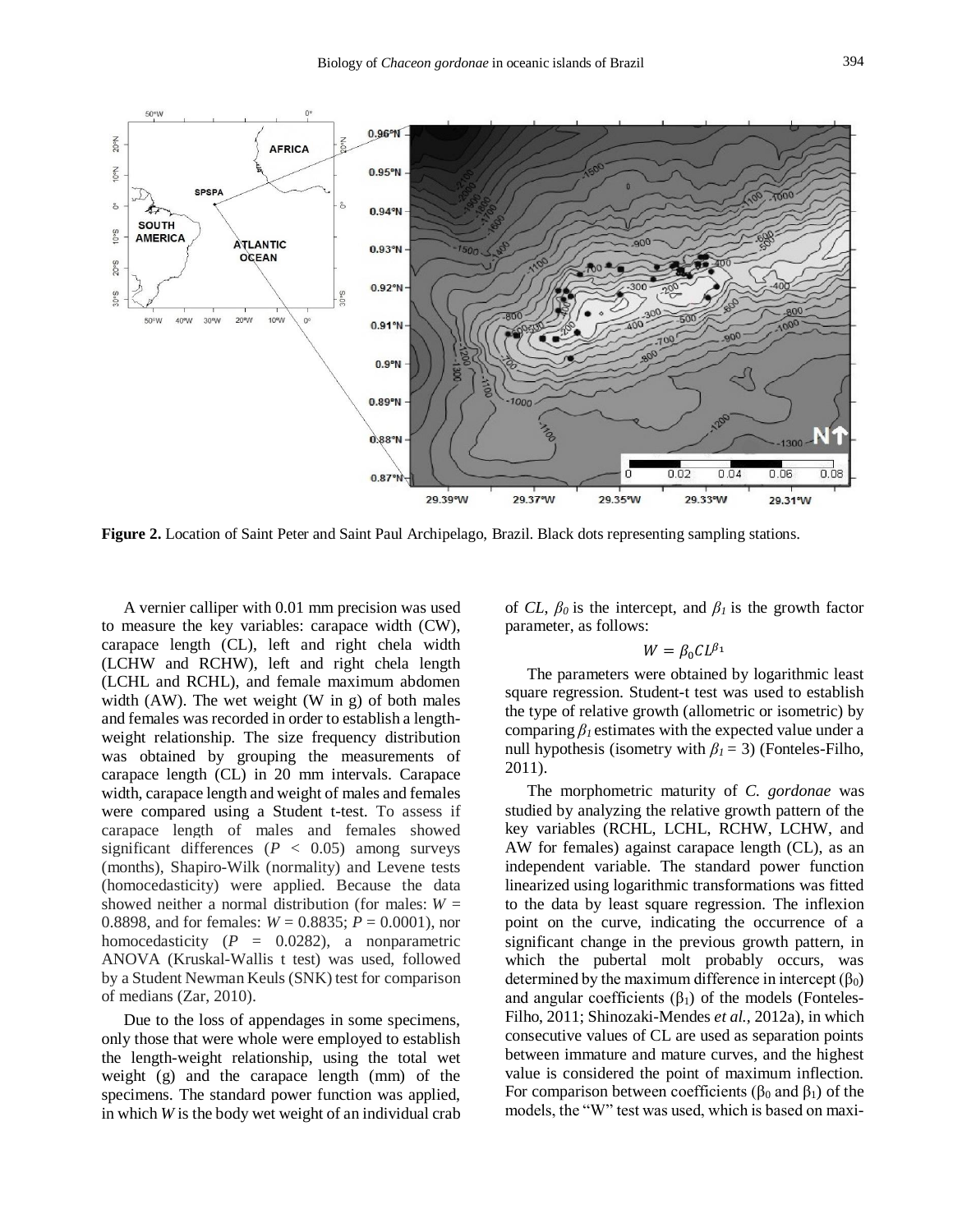mum likelihood and uses the chi-squared distribution (Mendes, 1999; Shinozaki-Mendes *et al.,* 2012b). Regenerating chela of males were excluded from the analysis.

#### **RESULTS**

#### **Length and weight distributions and sex ratio**

Of the 458 crabs measured, 252 were males and 206 were females. Males and females ranged from 40.60 to 137.10 mm and from 41.60 to 139.80 mm CL, respectively. On average, males were larger (mean CL  $= 110.81 \pm 14.52$  mm SD) and heavier (650.39  $\pm 236.26$ ) g SD) than females (mean CL and weight, respectively=  $102.00 \pm 16.55$  mm SD and 387.42  $\pm$ 151.89 g SD). According to the Student-t test, differences in measurements between males and females were highly significant, a typical patterns for gerionids (Table 1). The length frequency distribution was unimodal and skewed to the smaller sizes in both sexes (Fig. 3). Carapace length of the crabs differed among the surveys (Kruskal-Wallis ANOVA, *H* = 65.00;  $n = 458$ ;  $P < 0.001$ ). Mean lengths tended to be larger in January and smaller in October (Fig. 4). The highest abundance (in number of crabs caught) was recorded in January (127 crabs), while the lowest was recorded in December.

The length-weight relationship of *C. gordonae*, based on a subsample of 284 crabs (127 males and 157 females), revealed a positive allometric growth. However, when individuals were analyzed by sex, the  $\beta$ <sup>1</sup> parameter suggested a negative allometric growth in females and a positive growth in males (Table 2).

The overall sex ratio (M:F) was 1:0.82. When analyzed by month, males revealed to be more abundant in March, June, October and December, whereas females predominated in April and May. In January, the sex-ratio was 1:1.31 and in October just a single female was caught (Table 3). A segregation of sexes by depth intervals was observed in the shallowest and deepest strata ( $\chi^2$ -test,  $P < 0.05$ ; Table 4), and no ovigerous female were caught at these depth. However, in the middle strata between 400 to 600 m depth, 54 ovigerous females were observed.

### **Depth distribution**

*C. gordonae* were captured in a depth range from 300 to 700 m. Although the crabs were caught in all depth strata, they were more abundant between 400 and 500 m. Moreover, significant differences were observed in depth distribution by sexes (Table 4). Males were caught more frequently than females over most of their range, except for the 600 m strata, where females predominated. Differences between male and female monthly distribution were not observed.

#### **Morphometric analysis**

The comparison between length and width chela measurements for males showed that right chela had a greater increase than the left chela (*P* < 0.001 for length and width) (Table 5). Hence the morphometric maturity for males was calculated with the relationship between right chela measurements against CL, while for females this relationship was calculated between abdomen width (AW) against CL. The maximum inflection points that indicate morphological maturity was estimated at 108.90 mm CL (based on right chela width; *P* = 0.0415; Fig. 5a) and 110.10 mm CL (based on right chela length;  $P = 0.0005$ , Fig. 5b), and 84.00 mm CL for females, based on the abdomen width  $(P =$ 0.0005; Fig. 5c).

## **DISCUSSION**

The geryonid crabs are characterized by their hexagonal carapace, longer than wider, with anterolateral margins convex, each one with 3-5 teeth, depending on the genre to which individuals belong, being more distinct in *C. gordonae* and *C. affinis* than in others (*i.e., C. maritae* and *C. fenneri*) (Colosi, 1923; Manning & Holtuis, 1989). Ingle (1985) described *Chaceon gordonae,* previously known as *Geryon gordonae* (Manning & Holtuis, 1989), from only two males (CL 118 and 119 mm) and two females (CL 81 and 89 mm), from a depth of 1,153 m, reporting a distribution for the species from the Sierra Leone Ridge, off West Africa, to southern Iceland. Afonso-Dias *et al.* (2008) reported the occurrence for this species in São Tomé Island, the larger of two islands of São Tomé e Príncipe Archipelago, as well off the west coast of Africa, with a CL range between 77 and 129 mm for males and 75 and 119 mm for females, with a depth between 500 and 1,200 m.

Here, the first occurrence of *C. gordonae* to the Mid-Atlantic Ridge is reported, particularly to the Saint Peter and Saint Paul Archipelago, a rare Brazilian insular ecosystem located on central equatorial Atlantic, which plays a very important role in the life cycle of several species of marine organisms (Viana *et al.,* 2009). Material was deposited in the Museum of Oceanography Petrônio Coelho, located in Federal University of Pernambuco. This is the fourth geryonid crab occurring in Brazilian waters. The goal of the present study was thus to provide biological information on a virgin population of deep-sea crab in the SPSPA that does not have any type of previous exploitation, ensuring data that can be used to develop future management and conservation plans.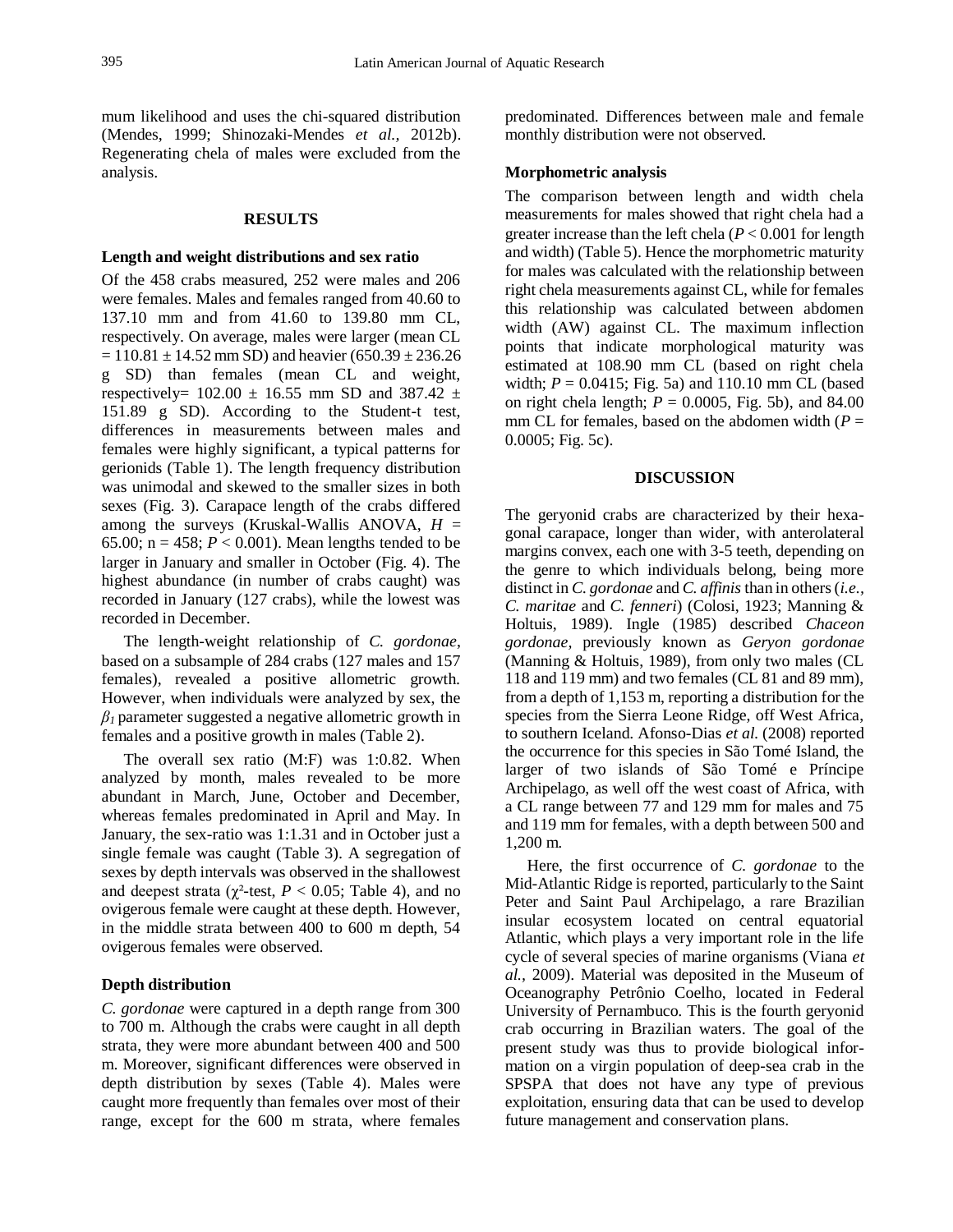**Table 1.** Sample size (n), range, mean, and standard deviation (SD) of carapace length and weight of males and females of the deep-sea African crab, *Chaceon gordonae* (Ingle, 1985), caught during deep-water fishing surveys carried out in the vicinity of the Saint Peter and Saint Paul Archipelago (differences tested by Student t-test).

| Variables    |         | n   | Range             | Mean $\pm$ SD                    | t-test     |
|--------------|---------|-----|-------------------|----------------------------------|------------|
| $CL$ (mm)    | Males   | 252 | $40.60 - 137.10$  | $110.81 \pm 14.52$               | $t = 6.06$ |
|              | Females | 206 | $41.60 - 139.80$  | $102.00 \pm 16.55$               | P < 0.0001 |
|              | Total   | 458 | $40.60 - 139.80$  | $106.85 \pm 16.06$               |            |
| Weigth $(g)$ | Males   | 127 | 177.00 - 1420.00  | $650.39 \pm 236.26$              | $t = 6.63$ |
|              | Females | 157 | $19.00 - 675.00$  | $387.42 \pm 151.89$ $P < 0.0001$ |            |
|              | Total   | 284 | $19.00 - 1420.00$ | $505.01 \pm 233.93$              |            |

**Table 2.** Length-weight relationship parameters for males and females of deep-sea African crabs *Chaceon gordonae*, caught around Saint Peter and Saint Paul Archipelago. Intercept  $(\beta_0)$ , growth parameter  $(\beta_1)$ , standard error of the mean (SE), determination coefficient  $(r^2)$ , sample size  $(n)$ .

|                                                            |  | $\beta_1$ SE( $\beta_1$ ) r <sup>2</sup> n <i>t</i> -test |  | $\boldsymbol{P}$                                 | SE estimate |
|------------------------------------------------------------|--|-----------------------------------------------------------|--|--------------------------------------------------|-------------|
| Females $0.0009$ $2.79 \pm 0.09$ $0.85$ 157 29.99 < 0.0001 |  |                                                           |  |                                                  | $+0.235$    |
| <b>Males</b>                                               |  |                                                           |  | $0.0002$ 3.17 $\pm 0.17$ 0.72 127 18.29 < 0.0001 | $+0.209$    |
| Total                                                      |  |                                                           |  | $0.0003$ 3.07 $\pm$ 0.08 0.83 284 37.54 < 0.0001 | $\pm 0.245$ |



**Figure 3.** Deep-sea African crab *Chaceon gordonae*  (Ingle, 1985). Length-frequency distribution by sex of specimens caught around Saint Peter and Saint Paul Archipelago.

The exploitation of *Chaceon* spp. in Brazil began in 1984 by chartered Japanese vessels based in Itajaí (SC) and Rio Grande (RS), which suspended their activities later on, due to the progressive reduction of the catch per unit of effort (CPUE) (Pezzuto *et al.,* 2002). Between 1999 and 2006, the Brazilian fishing authorities promoted the use of deep-sea fisheries resources by means of a foreign vessel-chartering program. During that time, a new stage of exploitation of deep-water crabs started, based on stocks of two different species, located in southern Brazil: *Chaceon*  *notialis* and *Chaceon ramosae*. Along this period, *C. ramosae* showed a higher catch rate and stock declined steadily along the years than *C. notialis*, which exhibited a marked fluctuation. Both stocks, however, begun to exhibit a downward trend in CPUE from 2002 on, suggesting that fishing mortality levels surpassed the maximum sustainable yield in most years (Perez *et al.,* 2009).

A similar trend was also observed in the fishery for *C. maritae* in western Africa. An increase in fishing effort resulted in an increase in landings, between 1987 and 1998, followed by a period of stability, between 1999-2002, and then a significant decrease in catches (Malheiro, 2011, unpublished data).

The size range of *C. gordonae* found in the present study (40.60 to 137.10 mm CL for males and 41.60 to 139.80 mm CL for females) was wider than those previously described (Ingle, 1985; Afonso-Dias *et al.,* 2008). The unimodal size frequency for both males and females, however, appears to be a general pattern of the Geryonidae. According to López-Abellán *et al.* (2002) and Castro *et al.* (2010), this kind of length-frequency distribution in females may be due to a shorter period of moulting in immature specimens, when compared to those after maturing.

Males were more frequent than females in the present study, concurring with many studies on geryonids (Fernández-Vergaz *et al.,* 2000; Pinho *et al.,* 2001; López-Abellán *et al.,* 2002; Guerrero & Arana, 2009; Pezzuto & Sant'Ana, 2009; Castro *et al.,* 2010),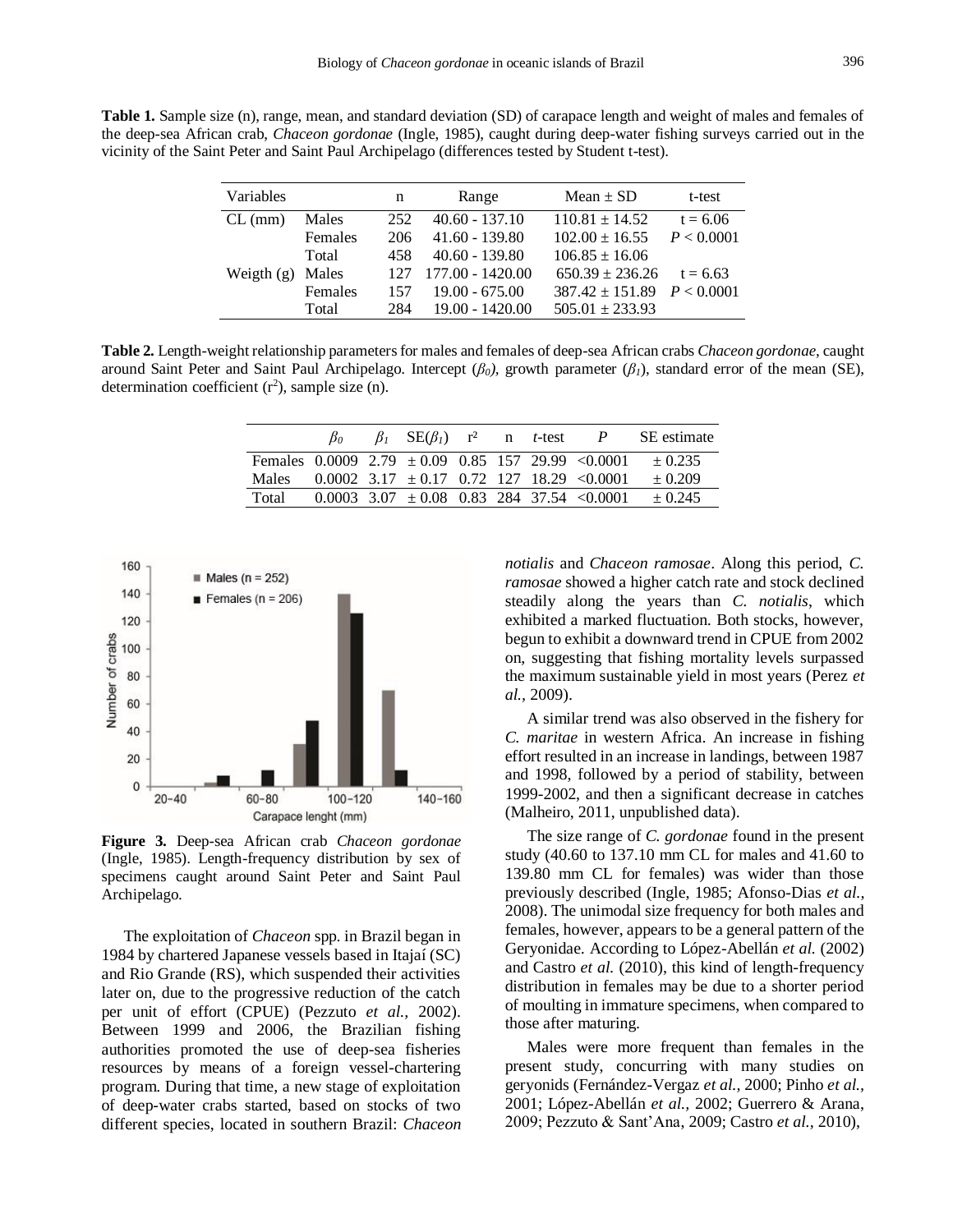

**Figure 4.** Monthly length-frequency distribution of deep-sea African crab *Chaceon gordonae*, caught around Saint Peter and Saint Paul Archipelago.

**Table 3.** Monthly sex ratio of deep-sea African crabs *Chaceon gordonae*, caught around Saint Peter and Saint Paul Archipelago (\**P* < 0.05).

| Survey   |     | n Males n Females Sex-ratio |        | $\chi^2$ |
|----------|-----|-----------------------------|--------|----------|
| January  | 55  | 72                          | 1:1.31 | 2.27     |
| March    | 57  | 16                          | 1:0.28 | 23.02*   |
| April    | 12  | 52                          | 1:4.33 | 25.00*   |
| May      | 21  | 52                          | 1:2.47 | 13.16*   |
| June     | 42  | 11                          | 1:0.26 | 18.13*   |
| October  | 37  | 1                           | 1:0.03 | 34.11*   |
| December | 28  | 2                           | 1:0.07 | $22.53*$ |
| Total    | 252 | 206                         | 1:0.82 | $4.62*$  |

confirming this pattern for this zoological group. This trend, however, might be simply a result of the fishing method. The use of traps often results in more males being caught, particularly when females are ovigerous, because of their tendency to avoid traps while brooding eggs (Taggart *et al.,* 2004). Additionally, sampling bias probably also exists with regard to male size, since smaller crabs are less likely to enter traps when large males are present (Taggart *et al.,* 2004).

The bathymetric range of the species in Saint Peter and Saint Paul Archipelago, from 300 to 700 m, this last one being the maximum depth where traps operated, appears to be typical for geryonids, with males also being more abundant in shallower depths (Melville-Smith, 1988; Pinho *et al.,* 2001; Gutiérrez *et al.,* 2011).

**Table 4.** Sex-ratio of the deep-sea African crabs, *Chaceon gordonae*, caught around Saint Peter and Saint Paul Archipelago, by depth intervals (\**P* < 0.05).

| Depth range | n     | n       | Sex-ratio |          |
|-------------|-------|---------|-----------|----------|
| (m)         | males | females |           | $\chi^2$ |
| $300 - 399$ | 31    |         | 1:0.22    | $15.15*$ |
| $400 - 499$ | 77    | 67      | 1:0.87    | 0.69     |
| $500 - 599$ | 44    | 43      | 1:0.98    | 0.01     |
| $600 - 699$ |       | 13      | 1:13.00   | 10.28*   |
| $700 - 799$ | 37    |         | 1:0.03    | $34.11*$ |
| Total       | 190   | 131     | 1:0.69    | $10.84*$ |

The bathymetric range of *C. gordonae* in SPSPA, however, was 200 m shallower than previously reported (500 m) by Afonso-Dias *et al.* (2008). The highest abundance in number of crabs caught, found between 400 and 500 m, as well as the different depth distribution for males and females, might be related to both environmental as well as biological factors. Similar differences in bathymetric distribution have been reported for other deep-sea crabs, like *C. affinis,*  due to reproductive migrations toward shallower waters and/or the incorporation of recruits from deep to shallow waters (López-Abellán *et al.,* 2002).

In brachyuran crabs, chela and abdomen are considered secondary characters for males and females, respectively, because of their functions in reproduction (Hartnoll, 1978). Male crabs use their chela for territorial defense, combat, mating and courtship, as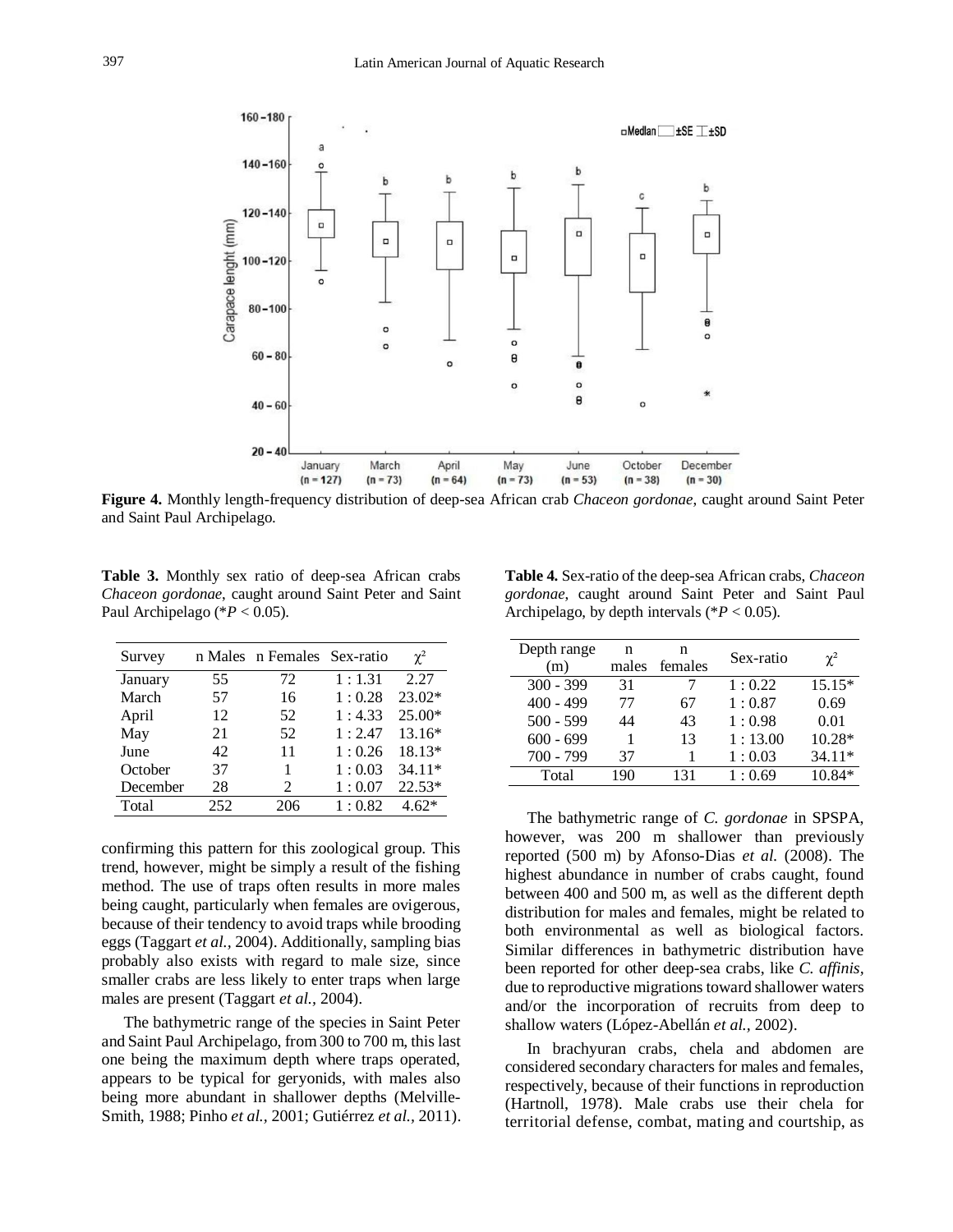**Table 5.** Sample size (n), mean ± standard deviation (SD), for the key variables (LCHL- left chelae length, RCHL- right chelae length, LCHW- left chelae width, RCHW- right chelae width) of the deep-sea African crab, *Chaceon gordonae*  caught during deep-water fishing surveys carried out in the vicinity of Saint Peter and Saint Paul Archipelago.

| Variable    | Sex n          |     | Mean $\pm$ SD F-ratio t-test        |            |       | P             |
|-------------|----------------|-----|-------------------------------------|------------|-------|---------------|
| LCHL        | Males          |     | 243 $96.75 \pm 15.72$ 1.8           |            | 17.76 | < 0.0001      |
|             |                |     | Females $191 \quad 72.55 \pm 11.72$ |            |       |               |
| RCHL        | Males          |     | 243 99.11 $\pm$ 16.42               | 1.94 17.57 |       | $\leq 0.0001$ |
|             |                |     | Females $189$ $74.27 \pm 11.78$     |            |       |               |
| LCHW        | Males          |     | $244 \quad 33.29 \pm 5.72$          | 2.19       | 19.9  | $\leq 0.0001$ |
|             | Females        |     | $191 \quad 23.69 \pm 3.86$          |            |       |               |
| <b>RCHW</b> | Males          | 243 | $35.33 \pm 6.6$                     | 2.56       | 18.64 | < 0.0001      |
|             | <b>Females</b> | 189 | $25.12 \pm 4.12$                    |            |       |               |



**Figure 5.** *Chaceon gordonae* bivariate scatter plots of secondary sexual characters and lines fitted to each group of points representing morphometric mature stages of males and females: a) Male right chela width (RCHW), b) male right chela length (RCHL), and c) female abdomen width (AW).

well as for carrying and holding the female during copulation. The abdomen in adult females forms an incubation chamber for the developing eggs, which are attached to the pleopods. The increase in relative growth of the male chela and female abdomen at the puberty molt brings these structures to fully functional size at maturity (Melville-Smith, 1988). Hence, the relative growth of chela and abdomen has been used to determine size at which puberty molt occurs or functional maturity is attained in many other *Chaceon* species, such as *C. affinis*, in Canary Islands (Fernández-Vergaz *et al.,* 2000; López-Abellán *et al.,*  2002), *C. chilensis*, in Robinson Crusoe Island (Guerrero & Arana, 2009), and *C. ramosae* (Pezzuto & Sant'Ana, 2009) and *C. notialis* (Sant'Ana & Pezzuto, 2009), in southern Brazil. The carapace length was chosen to assess morphometric maturity in *C. gordonae*  caught in SPSPA, because the fifth anterolateral teeth, due to their long length and sharpness, are prone to wear-off and break during transportation to the laboratory. Therefore, the measure of carapace width may not represent the real size of the animal. To date, no data were available on the size at sexual maturity of *C. gordonae* worldwide*.* The size at maturity reported here corroborate than those estimated for other *Chaceon* species (Haefner, 1977, 65-75 mm CL for females of *Geryon quinquedens*; Melville-Smith, 1987, 80 mm CW for males and 96 mm CW for female of *G. maritae*; Fernandez-Vergaz *et al.,* 2000, 129 mm CW for males and 113 mm CW for females of *C. affinis*; López-Abellán *et al.,* 2002; Guerrero & Arana, 2009, 100 mm CL for males of *C. chilensis*; Pezzuto & Sant'Ana, 2009, 121 mm CW for males and 127 mm CW for females of *C. ramosae*; Sant'Ana & Pezzuto, 2009, 89 mm CW for males and 88 mm CW for females of *C. notialis*).

This is the first study on *C. gordonae* done in Brazilian waters. In general, the results agreed with several patterns observed in other *Chaceon* studies, in other regions, such as depth and size distribution. However, more effort is required to achieve a better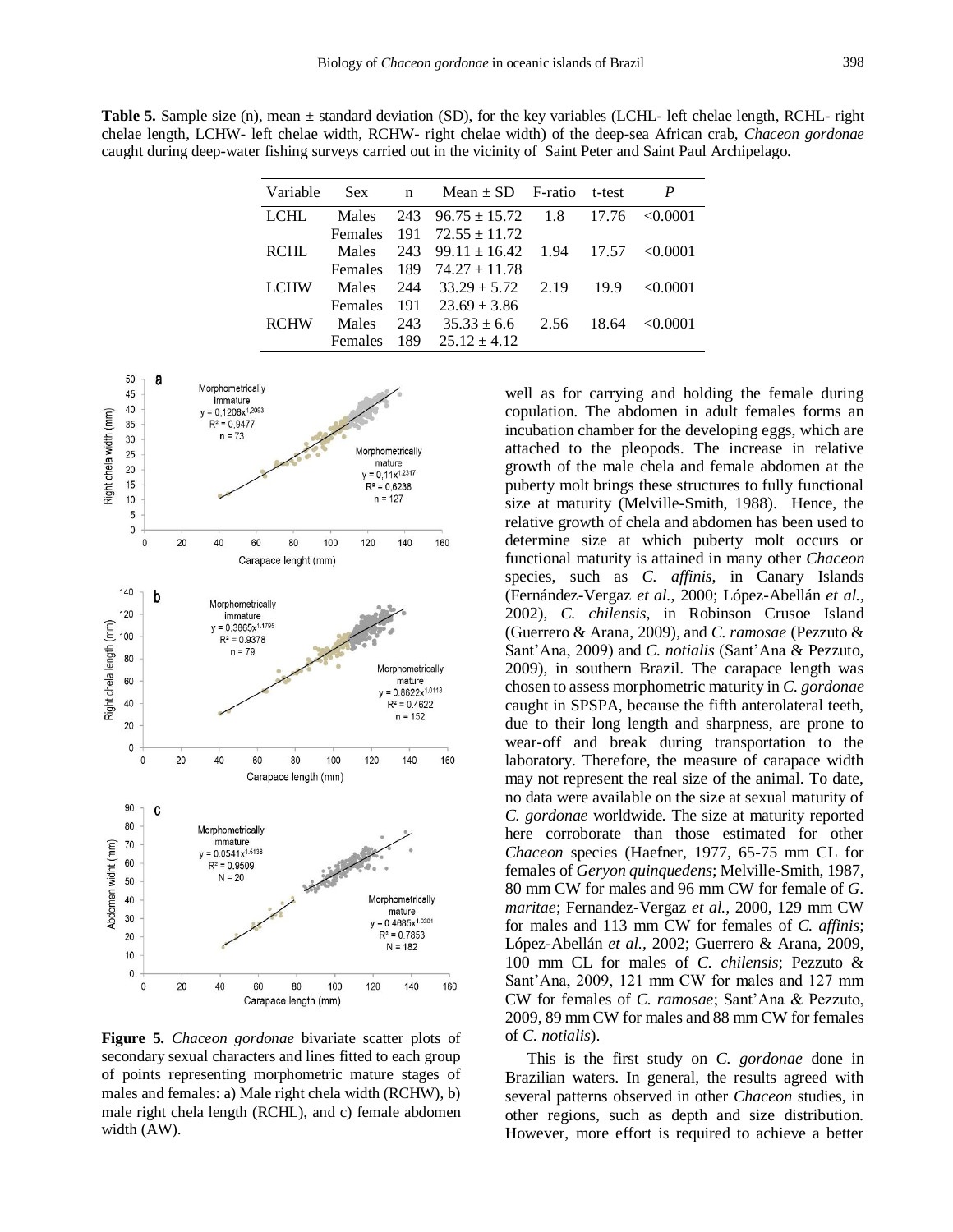understanding about the ecology of this important crustacean in the archipelago. Techniques other than traps, such as the use of BRUV's (Baited Remote Underwater Video), may improve the understanding to study the movements, spatial distribution, and life history of this species at Saint Peter and Saint Paul Archipelago.

## **ACKNOWLEDGMENTS**

The authors are deeply indebted to Dr. Marcos Tavares (Museu de Zoologia da Universidade de São Paulo) for his support and wonderful help in the identification of the species. We also would like to thank the Conselho Nacional de Desenvolvimento Científico e Tecnológico (CNPq) for financing the project (Process: 405460/2012-0) and granting the first author's scholarship and the Proarquipélago Program of the Brazilian Navy, which provided helpful assistance to the research in the SPSPA. The authors are also deeply grateful to the crew of the fishing boat Transmar I.

### **REFERENCES**

- Afonso-Dias, M., A. Pires & P.F. Clark. 2008. Occurence of *Chaceon gordonae* and *C. sanctaehelenae*  (Crustacea: Brachyura: Geryonidae) off the Island of São Tomé. Mar. Biol. Rec., 1: 1-2.
- Carvalho, T.B., R.R. Oliveira Filho & T.M.C. Lotufo. 2009. Notes on the fisheries and biology of the golden crab (*Chaceon fenneri*) off the northern of Brazil. Lat. Am. J. Aquat. Res., 37(3): 571-576.
- Castro, J.J., V. Hernández-García, A.T. Santana-Ortega, Y. Pérez-González, A. Trujillo-Santana, A.M. Caballero-Alfonso & U. Ganzedo. 2010. Contribution to the biology and fishery of the deep-water red crab, *Chaceon affinis* (A. Milne-Edwards & Bouvier, 1984) (Decapoda, Brachyura, Geryonidae) in deep waters of the Canary Islands (Central-East Atlantic). Crustaceana, 83(10): 1231-1249.
- Colossi, G. 1923. Una specie fossile de Garionide (Decapodi brachiuri). Bol. Soc. Natur. Napoli, 37: 248-255.
- Defeo, O., V. Little & L. Barea. 1991. Stock assessment of the deep-sea red crab *Chaceon notialis* in the Argentinian-Uruguayan common fishing zone. Fish. Res., 11: 25-39.
- Fernández-Vergaz, V., L.J. López-Abellán & E. Balguerías. 2000. Morphometric, functional and sexual maturity of the deep-sea red crab *Chaceon affinis* inhabiting Canary Island waters: chronology of maturation. Mar. Ecol. Prog. Ser., 204: 169-178.
- Fonteles-Filho, A.A. 2011. Oceanografia, biologia e dinâmica populacional de recursos pesqueiros. Expressão Gráfica e Editora, Ceará, 464 pp.
- Guerrero, A. & P. Arana. 2009. Size structure and sexual maturity of the golden crab (*Chaceon chilensis*) exploited off Robinson Crusoe Island, Chile. Lat. Am. J. Aquat. Res., 37(3): 347-360.
- Gutiérrez, N.L., A. Masello, G. Uscudun & O. Defeo. 2011. Spatial distribution patterns in biomass and population structure of the deep sea red crab *Chaceon notialis* in the Southwestern Atlantic Ocean. Fish. Res., 110: 59-66.
- Haefner,J.R. 1977. Reproductive biology of the female deepsea red crab, *Geryon quinquedens*, from Chesapeake Bight. Fish. Bull., 75: 91-102.
- Hartnoll, R.G. 1974. Variation in growth pattern between some secondary sexual characters in crabs (Decapoda, Brachyura). Crustaceana, 27(2): 131-136.
- Hartnoll, R.G. 1978. The determination of relative growth in Crustacea. Crustaceana, 34(3): 281-293.
- Ingle, R.W. 1985. *Geryon gordonae* sp. nov. (Decapoda, Brachyura, Geryonidae) from the Northeastern Atlantic Ocean. Crustaceana, 48(1): 88-89.
- López-Abellán, L.J.L., E. Balguerías & V. Fernández-Vergaz. 2002. Life history characteristics of the deep-sea crab *Chaceon affinis* population off Tenerife (Canary Islands). Fish. Res., 58: 231-239.
- Malheiro, J.A. 2011. Contributo para gestão, caracterização e diagnóstico da situação actual da pescaria do caranguejo vermelho (*Chaceon maritae*), na costa do Namibe-Angola. Master Tesis in Fisheries and Aquaculture, Universidade de Algarve, Faro, 36 pp.
- Manning, R.B. & L.B. Holthuis. 1989. Notes on *Geryon* from Bermuda, with the description of *Geryon inghami,* new species (Crustacea: Decapoda: Geryonidae). Proc. Biol. Soc. Wash., 99(2): 366-373.
- Melville-Smith, R. 1987. The reproductive biology of *Geryon maritae* (Decapoda: Brachyura) off South West Africa/ Namibia. Crustaceana, 53(3): 259-275.
- Melville-Smith, R. 1988. The commercial fishery and population dynamics of red crab *Geryon maritae* off South West Africa, 1976-1986. S. Afr. J. Mar. Sci., 6: 79- 95.
- Mendes, P.P. 1999. Estatística aplicada à Aquicultura. Recife-PE, Bargaço, 265 pp.
- Perez, J.A.A, P.R. Pezzuto, R. Wahrlich & A.L.S. Soares. 2009. Deep-water fisheries in Brazil: history, status and perspectives. Lat. Am. J. Aquat. Res., 37(3): 533-541.
- Pezzuto, P.R. & R. Sant'Ana. 2009. Sexual maturity of the deep-sea royal crab *Chaceon ramosae* Maning, Tavares & Albuquerque, 1989 (Brachyura: Geryonidae) in southern Brazil. Lat. Am. J. Aquat. Res., 37(3): 297- 312.